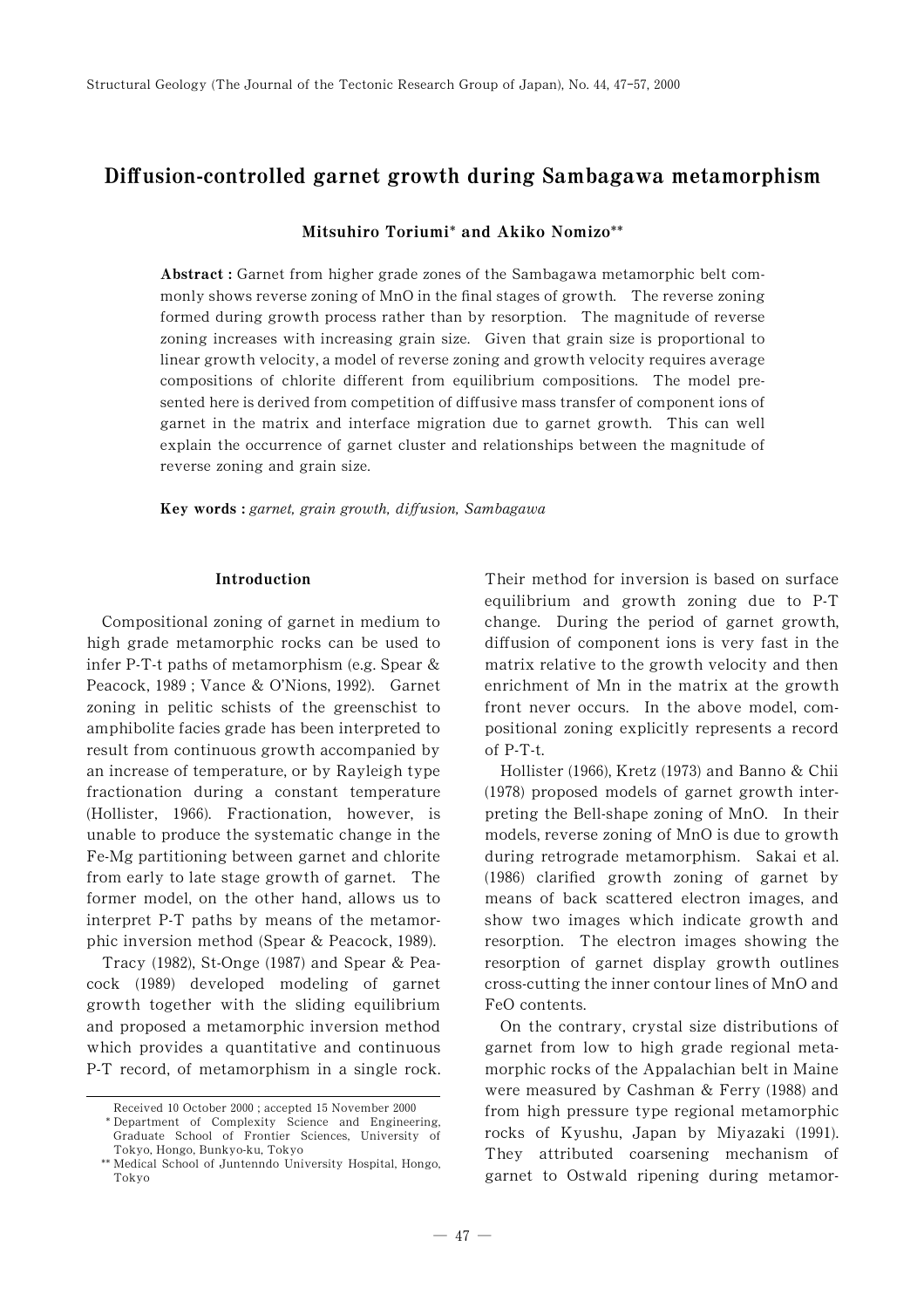

Fig. 1 Index and zonal maps of the Sambagawa metamorphic belt in Shikoku, SW Japan. The study area is shown by the closed square in the western part of the map. MTL ; Median tectonic Line, SMB ; Sambagawa metamorphic belt, OBZ ; oligoclase-biotite zone, ABZ ; albite-biotite zone, GAZ ; garnet zone, CHZ ; chlorite zone.

phism because the cyrstal size distributions are similar to an LSW type pattern. However, Ostwald ripening requires reduction in size of small grains rather than growth of large grains and does not depend on the diffusive mass transfer of component ions in the matrix. Nevertheless there is no evidence for the preferential resorption of small grains of garnet in metamorphic rocks (Toriumi, 1975), suggesting a growth process of garnet other than Ostwald ripening.

Kretz (1974) and Banno & Chii (1978) proposed that reverse zoning (MnO enrichment in the rim) is formed by the resorption of garnet. However, reversely zoned garnet grains formed by continuous growth are common in the Sambagawa metamorphic belt (Nomizo, 1989). Furthermore, Nomizo clarified that the compositional range of reverse zoning depend strongly on the grain size of garnet. Such reverse zoning requires a chemical gradient from the equilibrium interface to the matrix and consequenctly the diffusive mass transfer. In this paper, we propose a model of garnet growth that involves an advancing garnet-matrix interface competing with diffusion of constituent ions in the matrix. The ratio of growth velocity and diffusion rate of ions through chlorite in the matrix controls the degree of reverse zoning garnet growth.

#### Outline of the Sambagawa metamorphic belt

The samples have been collected from the Sambagawa metamorphic belt in central Shikoku, Japan. Sambagawa metamorphism occurred from 70 to  $110$  Ma, by means of K-Ar (Itaya & Takasugi 1988) and Ar-Ar method (Takasu & Dallemeyer, 1990). The peak metamorphism at about  $600^{\circ}$ C and  $15 \text{ kb}$  occured at  $110 \text{ Ma}$  and retrograde metamorphism through  $300^{\circ}$ C and 5-7kb at 70 Ma. Thus the cooling rate is estimated to be  $>10^{\circ}$ C/million years.

The Sambagawa metamorphism is a high pressure intermediate type regional metamorphism of pumpellyite-actinolite facies, glaucophane schist facies, and epidote amphibolite facies (e.g. Toriumi, 1990). The detailed spatial distribu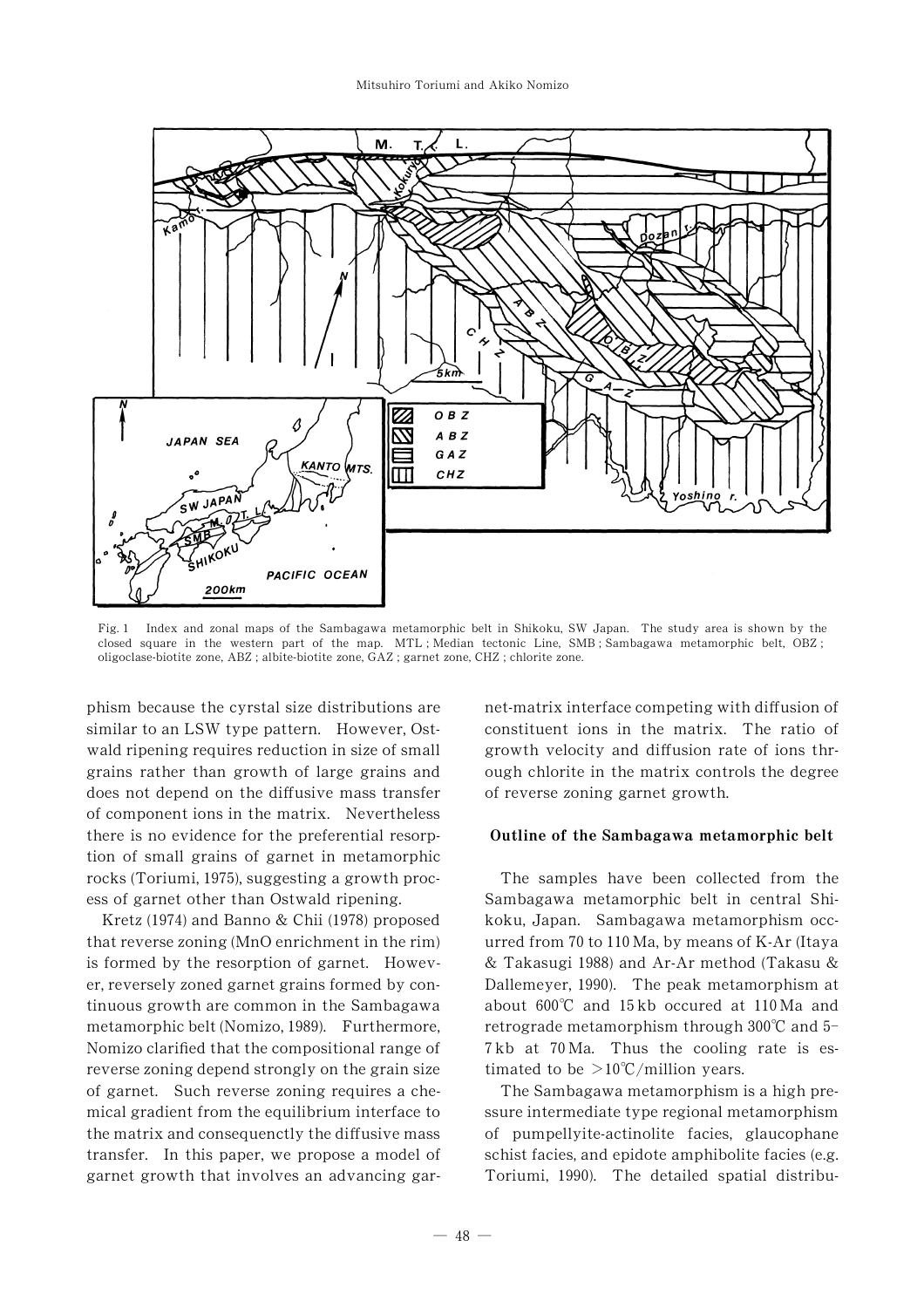tion of metamorphic zones has been clarified by the distribution of garnet, biotite and oligoclasebearing assemblages in chemically homogeneous pelitic schists (Kurata & Banno, 1974; Higashino, 1990). The isothermal surfaces defined by the garnet, biotite and oligoclase-biotite isograds are penetratively folded with a southward vergence. Toriumi (1990) and Wallis (1991) postulated that the large penetrative fold of isothermal surfaces is attributed to a sheath fold of 5 km NS width and with an EW kinematic flow direction.

Recently, Nomizo  $(1992)$  suggested that the highest grade of the Sambagawa metamorphic belt reaches eclogite facies conditions. The physical conditions of Sambagawa metamorphism in the eclogite facies are thus estimated at  $600-700^{\circ}\text{C}$  and  $15-20\,\text{kb}$ , and the epidote amphibolite facies conditions are inferred to be  $500-$ 600°C and 10-15kb (Takasu, 1989). The P-T paths of high grade rocks were traced near the adiabatic depression, suggesting rapid uplift process relative to thermal diffusion. Retrograde metamorphism is widely recognized in the Sambagawa metamorphic belt as chlorite formation after garnet in pelitic schists and actinolite formation in pull-apart structure within hornblende.

Intense plastic deformation during metamorphism occurred with an E-W transport direction (Faure, 1983; Toriumi, 1982, 1986, 1990). Faure pointed out that synmetamorphic ductile deformation of the Sambagawa belt is represented by  $top-to-east$  shear sense, although Wallis  $(1991)$ documented top-to-west sense of the ductile shear in central Shikoku. Further, Mori (1986) and Toriumi (1989) suggested that the metamorphic belt is divided into many domains having top-to-the east and top-to-the west shear sense, and concluded inhomogeneous ductile shear during Sambagawa metamorphism. Late stage deformation during retrograde metamorphism resulted in the displacement of the thermal structure defined by the surface of the isograd, and is thought to be represented by the NS vergent pile nappe structure of thrust sheets (Hara et al., 1990). However, many retrograde cracks sealed by quartz and calcite record E-W extension and our data suggest that metamorphic isograds are not cut by thrusts as proposed by Hara et al.  $(1990)$ . This indicates that no large NS displacement by thrusts can be found.

Mineral assemblages of pelitic schists of the chlorite zone, the garnet zone, the albite-biotite zone and the oligoclase-biotite zone are chlorite, chlorite-garnet, chlorite-garnet-biotite, and chlorite-garnet-biotite-oligoclase together with albite and quartz, respectively. During Sambagawa metamorphism, the divariant reaction producing garnet across the garnet zone is as follows,

 $chlorite + quartz = garnet + H<sub>2</sub>O$ 

Thus, the isograd defined by this equation requires constant XFe in chlorite (and the bulk rock). With increasing metamorphic grade, the volume fraction of chlorite decreases and that of garnet increases in zones higher than the garnet zone. The Mg/Fe ratio in chlorite increases with increasing metamorphic grade (Higashino, 1990). In the biotite zone, the reaction proposed above involves muscovite in the left and biotite in the right hand side, because of the appearence of biotite. However, Kurata & Banno (1974) and Banno & Sakai (1990) obtained gradual increase of the partition coefficients of FeO and  $MgO$ between garnet and chlorite and gradual increase of MgO and decrease of MnO content in garnet from the garnet zone to the oligoclasebiotite zone. Thus it is concluded that the metamorphic temperature increases gradually from the garnet zone to the oligoclase-biotite zone and that the change from the divariant to the univariant reaction does not control the reverse zoning of MnO content in garnet growth. Basic rocks show a systematic change of mineral assemblages with increasing metamorphic temperature from the pumpellyite zone, pumpellyite-chlorite zone, pumpellyite-actinolite zone, barroisite zone, and the hornblende zone (Otsuki & Banno, 1990).

#### Experimental procedures

The analysed samples were obtained from the albite-biotite zone in the Saijo district in central Shikoku, as shown in Fig. 1. Detailed sampling points are shown in Fig. 2. The mineral assemblages of pelitic schists and basic schists are garnet-muscovite- albite- biotite-ilmenite-quartzcalcite and hornblende-chlorite-garnet-albite-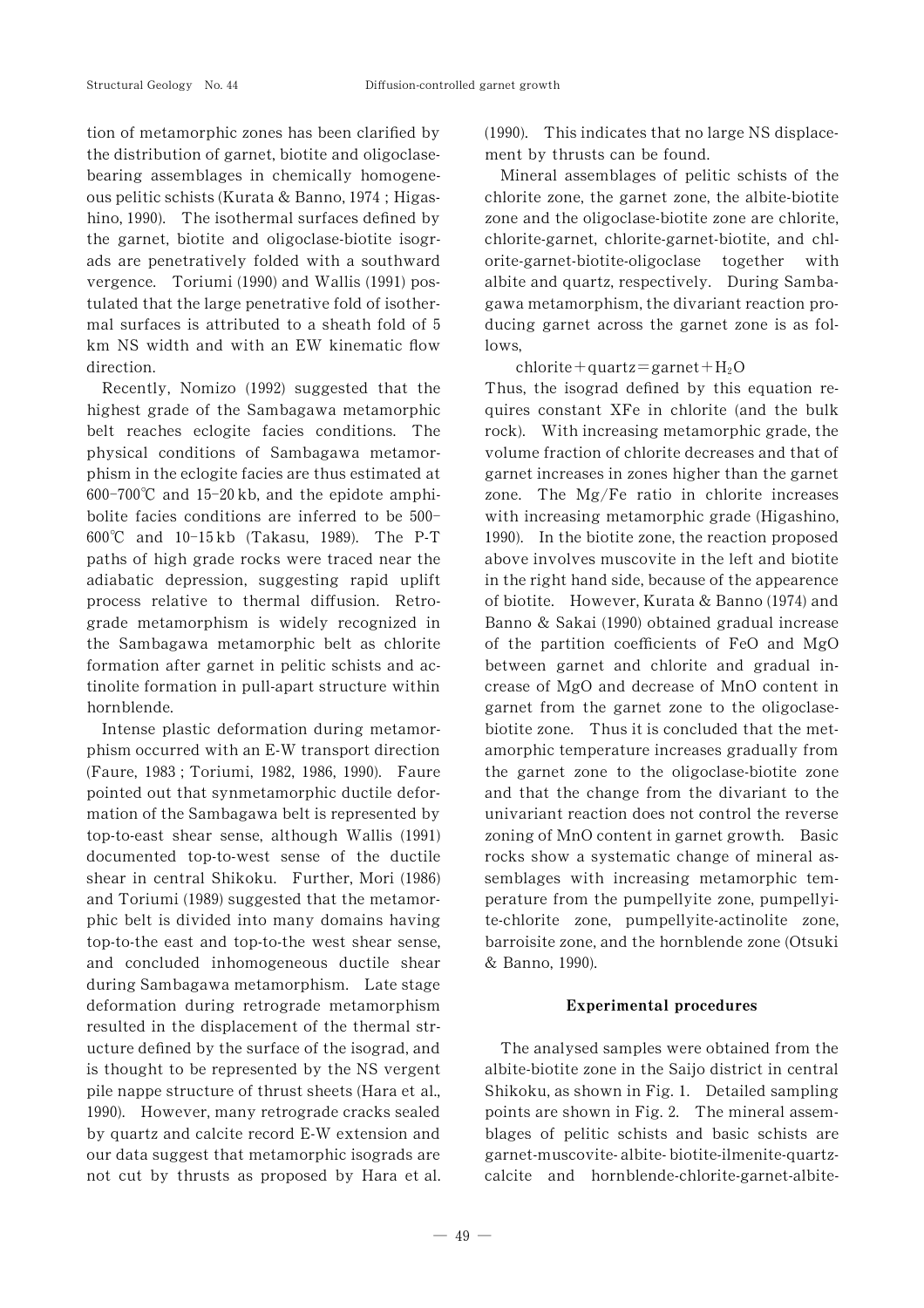

Fig. 2 Relative sample location of studied pelitic and basic schists in the locality shown in Fig. 1, samples P 1to B<sub>2</sub> are the same as those denoted by  $q36$  in Table 1. The distance between  $B2$  and  $T30$  b is 3 meters. The mineral composi- tions of the samples are shown in (b). Qz ; quartz, Ga ; garnet, Ms ; muscovite, Ab ; albite, Bt ; biotite, Hb ; hornblende, Cc ; calcite.

quartz-muscovite, respectively. Volume fractions of these minerals are shown in Fig. 2. The size of garnet varies largely from  $0.1$  to  $10 \text{ mm}$ . Volume fractions of garnet are ranged from 5 to 10 percents.

Crystal size frequency distributions (CSD) of garnet were measured using an optical microscope. The total number of grains in schists having large grain of garnet is 196 from two 10  $cm \times 10$  cm wide thin sections. CSDs of micaceous and quartz-albite layers were also measured to clarify the effect of mineral compositions. Local means of grain spacing and grain size were calculated as the mean of 5 grains.

The microprobe analyses and Xray composition mappings of garnet and chlorite were carried out by a JEOL XMA type 8600 the University of Tokyo, and partial analyses of bulk compositions of pelitic and basic schists were performed by XRF at the Geological Institute, University of Tokyo.

#### Grain size distribution of garnet

Garnet displays a commonly euhedral outline. Two types of microstructures are apparent porphyroblastic grains containing abundant mineral inclusions, and small grains containing small numbers of inclusions. Although there is a great difference of the mean grain size, the pattern of the crystal size frequency distribution of garnet is very similar in both porphyroblastic and small garnet bearing pelitic schists  $(Fig. 3)$ . The CSD function is approximated to be a LSW type except for large grain size region but not lognormal type as shown by Cashman & Ferry  $(1988)$ , Miyazaki  $(1991)$  and Toriumi  $(1975)$ , and they attributed the CSD pattern to Ostwald ripening during coarsening of garnet grains. The figure 2 indicates that CSDs have a relative narrow distribution pattern with no long term tail in both large garnet and small garnet bearing schists indicating LSW type distribution function. Nevertheless, the discrepancy of CSDs from LSW function can be found in large grain sizes from  $1.5$  Rm to  $3.0$  Rm. This discrepancy is also shown in CSDs obtained by Cashman & Ferry (1988) and Miyazaki (1991).

The density of grains in large-garnet bearing schists is very small compared with that in small-garnet bearing schists. The number density gradually decreases in the boundary zone between large- and small-garnet bearing schists. The modal compositions of muscovite, hornblende, albite (oligoclase), quartz and biotite are similar in these rock types. Furthermore, the Fe/Mg ratio in both rock types is similar. It is concluded from this that the chemical composition of rocks does not control the grain size of garnet. The CSDs of basic schists are similar to those of pelitic schists as mentioned above, suggesting similar growth process in large and small grains of garnet studied here.

Representative chemical compositions of garnet are listed in Table 1. As described in Banno et al. (1986), chemical compositions of the core of large grains of garnet are the same as those of small grains, and the compositions of the rim are also the same in grains of various sizes. Thus average growth velocity is largely different even in homogeneous pelitic schists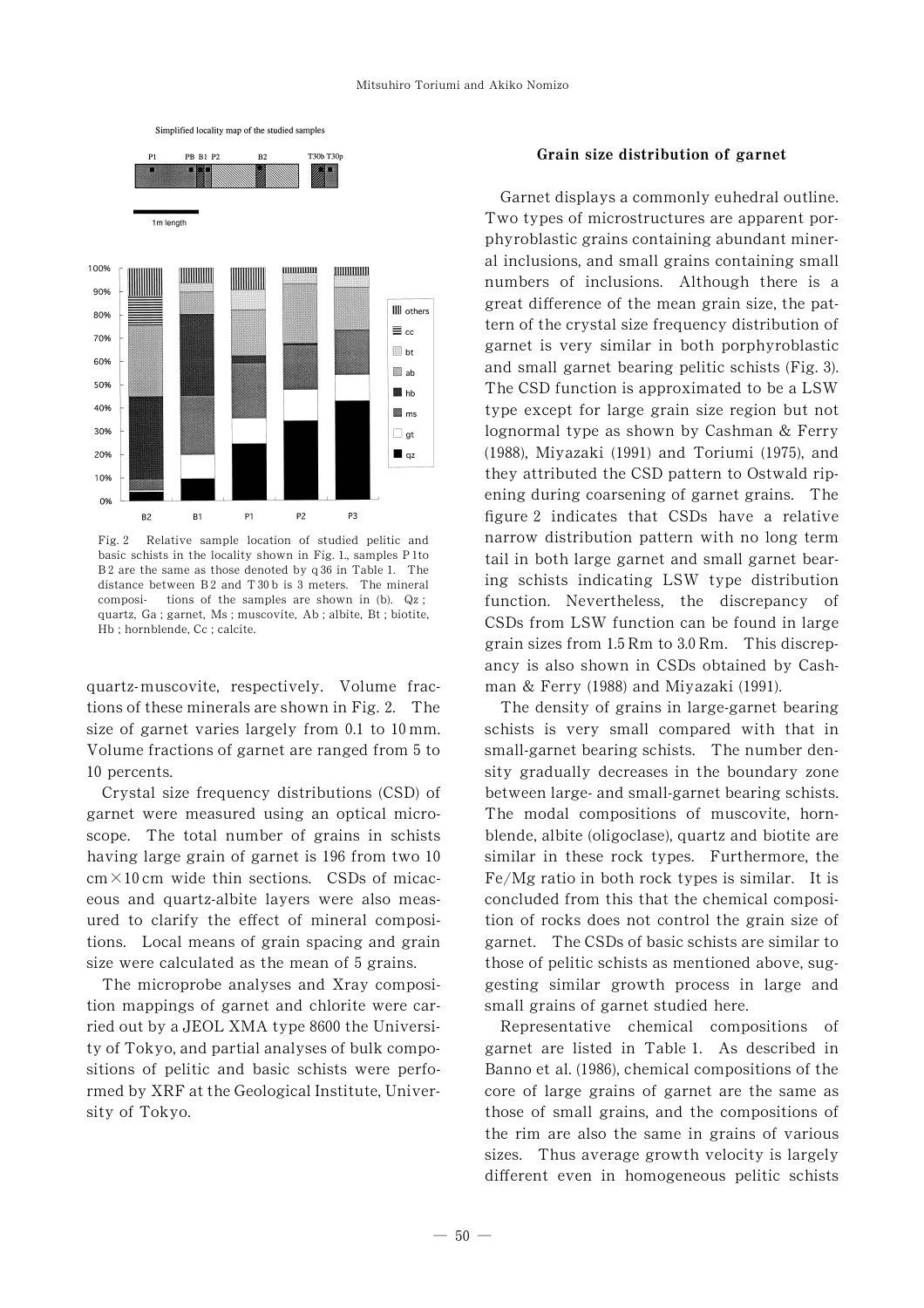



Fig. 3 Crystal size distributions of garnet in pelitic  $(A)$ and basic (B) schists. The CSDs of garnet in micaceous layer and in quartz albite layers are shown in (A). The figure (C) indicated the normalized CSD pattern, suggesting a similarity of CSD of garnet from basic (large grains ; square) and pelitic schist CSDs (small grains ; circle).

|      | $a36$ PBGrim |   | q36PBGint q36PBGcore | q36P1Grim | $\overline{P}$ 1Gint | q36P1Gcore<br>record comment |
|------|--------------|---|----------------------|-----------|----------------------|------------------------------|
|      |              | ำ |                      |           |                      |                              |
| 1202 |              |   |                      |           |                      | ,,,,,,,,                     |
|      |              |   |                      |           |                      |                              |
|      |              |   |                      |           |                      |                              |
|      |              |   |                      |           |                      |                              |
|      |              |   |                      |           |                      |                              |
|      |              |   |                      |           |                      |                              |
| tota |              |   |                      |           |                      |                              |

Table 1 Representative analyses of garnet cores, mid-regions and rims.

\*rim; rim of garnet, int; intermediate of garnet, core; core of garnet.

within a  $2.5$  m distance : large grains formed by large growth velocities, and small garnet grains represent small growth velocities.

The apparent increase of garnet growth velocity with increasing grain size has been described by Sakai (1985) and Banno et al. (1986) in the Sambagawa metamorphic belt from single sections based on zonal structures. All grains of garnet in single rock samples have a similar compositional trend from the core to the rim as

shown in Fig. 4. This fact indicates that small grains did not experience any resorption. Considering the presence of chlorite in studied garnet bearing schists, the LSW type CSDs are not attributed to post-growth annealing. Therefore, CSD patterns in such samples may be derived from growth processes rather than Ostwald type post growth annealing.

Mean sizes of garnet grains are locally variable even in a single hand specimen. The CSDs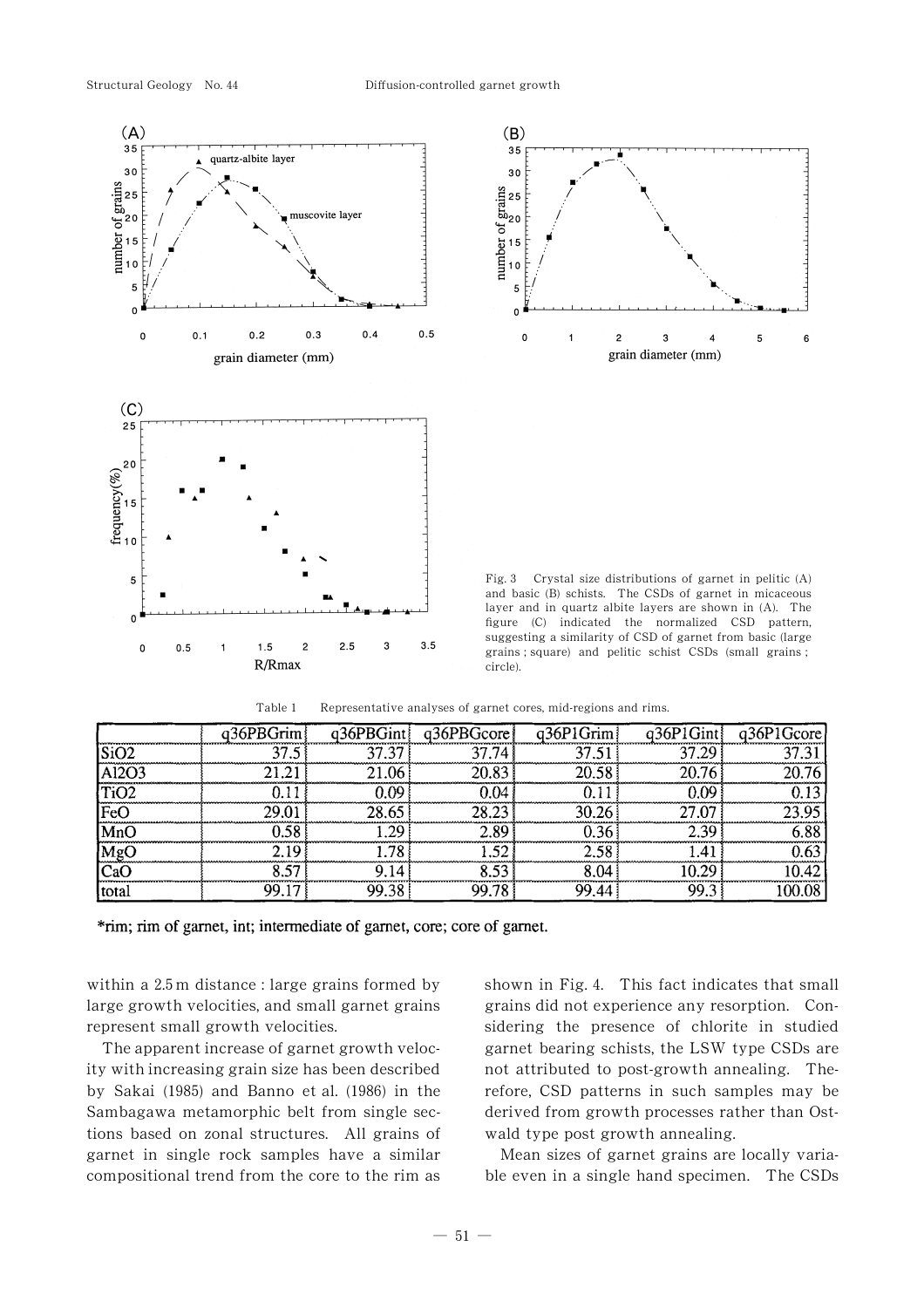

Fig. 4 Compositional zoning of garnet in  $q36B$ , indicating a gradual increases of MgO toward the rim and reverse zoning of MnO in the outer layer of garnet.

depend on local mineral compositions. In micaceous layers large grains are dominant, although small and large grains are present in quartz-albite layers. Grain sizes are apparently dependent on the mean spacing between garnet grains : the distance between small grains is commonly small and that of large grains is large. The relations between local spacings and grain sizes of garnet are shown in Fig. 5, suggesting a linear relation between them. It follows that small garnet grains tend to form in a cluster and large grains tend to be more isolated.

# Grain size and reverse zoning of garnet

Chemical zoning of representative garnet grains Sambagawa samples are shown in Fig. 0. The MnO content decreases, and the FeO content increases from the core to the rim of garnet in pelitic and basic schists. The CaO content in pelitic schists increases from the core to the intermediate region and decreases again to the rim. The core composition of small grains are similar to those of relatively large grains, as described by Sakai et al. (1986). Sakai et al.  $(1986)$  attributed this to growth velocity being proportional to the grain radius.



Fig. 5 Relationship between average grain size and mean spacing to neighbouring five grains. This suggests that grain spacing is proportional to grain size.

Zoning profiles of analysed garnet grains are characterized by MnO enrichment at the core of grains although MgO increases gradually from the core to the rim. The pattern of MnO enrichment appears that the MnO content increases rapidly and again decreases gradually outward as shown in Fig. 4. The outline of iso-MnO content at the beginning of MnO enrichment (reverse zoning) can be found by Xray mapping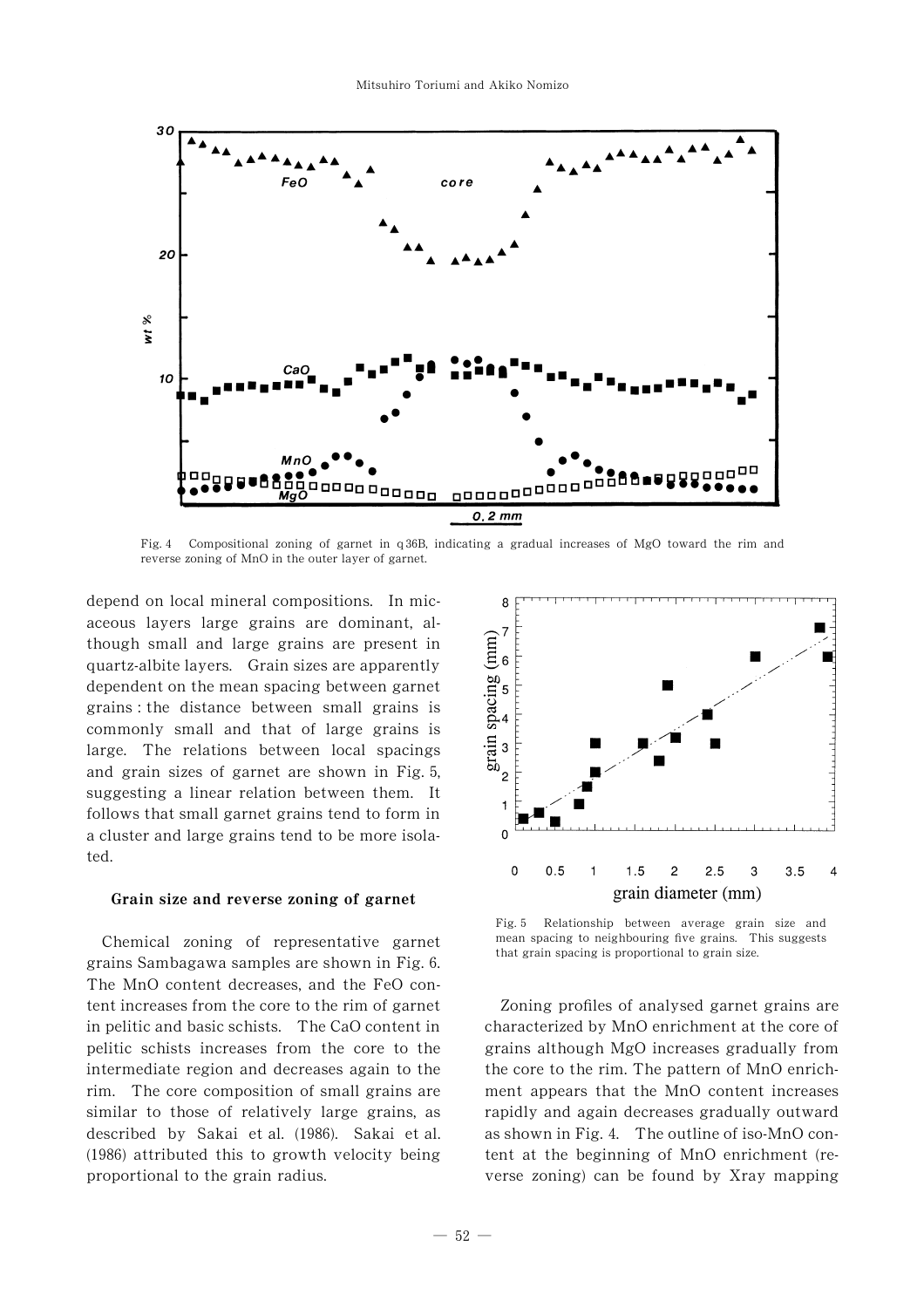

Fig. 7 Relationship between compositional difference Cbs in MnO from the initiation to the cessation points of the reverse zoning and grain size of garnet.

grain size (mm)

(CMA mapping) using automatic XMA. The representative CMA image of the reverse-zoned garnet is shown in Fig. 2. It is apparent that the outline of the beginning of the reverse zoning is consistent with the growth surface outlined by  $\{110\}$ . Therefore, the reverse zoning is not due to resorption of garnet as suggested by Kretz (1973) and Banno & Chii  $(1978)$ , but rather resulted from growth processes.

The reverse zoning of MnO content is found in



large grains of garnet, but not in small grains. In addition, the difference of MnO content between the beginning of the reverse zoning and the middle part of the reverse zone in a single garnet increases with increasing grain size. The relationship between the compositional range of the MnO content (hereafter called as backstep composition of MnO) of the reverse zoning and grain size is shown in Fig. 7. The MnO-backstep content shows an asymptotic relationship to grain size. The relationship between the MnO-backstep and the grain size in basic schists is similar to that in pelitic schists.

### Discussion

#### 1. Growth of garnet in clusters

Cashman & Ferry (1988) and Miyazaki (1991) interpreted garnet growth in metamorphic rocks and resultant LSW type pattern of crystal size distribution (CSD) in terms of Ostwald ripening of garnet. Ostwald ripening requires that the growth velocity depends on the interfacial energy between garnet and surrounding matrix minerals. In this process, the growth velocity of small grains is negative and that of large grains is positive. However, continuous zonings of MnO, FeO and MgO suggests that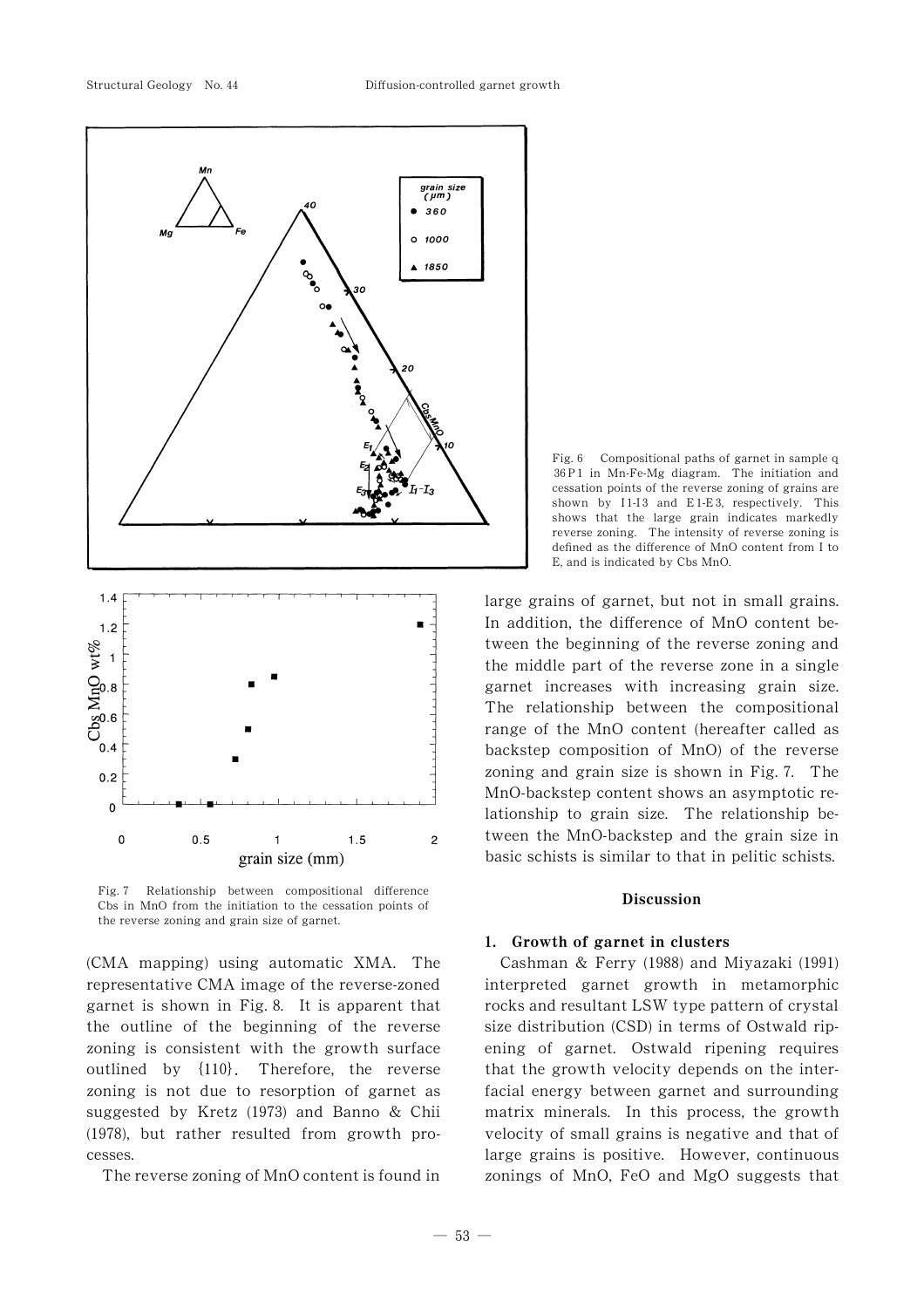

Fig. 2 Mapping of MnO content in the reversely zoned garnet from q 36 PB sample in Fig. 2. the band of the reverse zoning is marked by R.

selective resorption of small garnet cannot be found in either pelitic or basic schists. Consequently, the Ostwald ripening might not operate strongly on the growth of garnet due to consumption of chlorite and quartz.

The kinetics of diffusion of the component ions of garnet in matrix chlorite and reaction at the growth surface of garnet is considered here. The system has multigrains in the core region of the diffusional field concerning component ions of garnet. In the diffusional field, where the number of garnet grains is n and the average grain size is R, we have the following mass balance equation ;

$$
4 n\pi R^2 dR/dt = 4\pi r^2 Ddc/dr
$$
 (1)

in which c and D are the concentration of component ions at the distance r from the cluster center and diffusion constant of the slowest component ion of garnet and chlorite in the matrix, respectively. Integrating this equation at the boundary conditions of

$$
c = c_o \text{ at } r = \text{infinite} \tag{2}
$$

and

$$
c = c_{oo} \text{ at } r = R \text{ (growth surface)}
$$
 (3) we have

$$
\delta C = n \ R \ V/D \tag{4}
$$

where  $V = dR/dt$  and  $\delta C = c_0 - c_{oo}$ . Then 2 RdR/ dt becomes  $dR^2/dt$ . Therefore, we obtain the average growth velocity Vm

$$
V_m = (1/t) \int V(t)dt
$$
  
= R/t  
= (2 \delta C D/t)<sup>1/2</sup> n<sup>-1/2</sup>. (5)

Furthermore, according to eqn.  $(5)$ , the relationship between the average spacing and the grain size of garnet can be inferred as follows ;

$$
R = {\delta C^{1/2} (1/L^{1.5})} d^{1.5}
$$
 (6)  
in which l is the diffusional length of component  
ions during growth of garnet (l<sup>2</sup>=2 Dt) and L is  
the scale of a garnet cluster as defined by

$$
\begin{array}{c}\n\text{and } d^3 = L^3.\n\end{array} \tag{7}
$$

As shown in Fig. 5, the mean spacing of garnet grains is proportional to the grain size of garnet and the ratio of  $d^{1.5}/R$  is about 3.0-4.0. Considering  $\delta C = 0.01$ , l reaches about 2-5 times of L, indicating that the scale of the diffusional field is larger than that of the cluster.

## 2. A model of reverse zoning

Kretz (1973) and Banno & Chii (1978) attributed the reverse zoning of garnet to the retrograde growth of garnet and the difference between the equilibrium composition of chlorite at the growth surface and the average composition far from the growth surface. Unless the equilibrium composition exists at the growing surface both in reactant chlorite and product garnet, the growth of garnet during decreasing temperature and/or pressure requires excess Mn chlorite relative to the equilibrium composition at peak pressure (Fig. 3). Reverse zoning resulting from the retrograde growth of garnet should then continue until the average composition of chlorite is equal to the equlibrium one (at point r in Fig. 3). Then, the MnO backstep magnitude is governed by the average composition of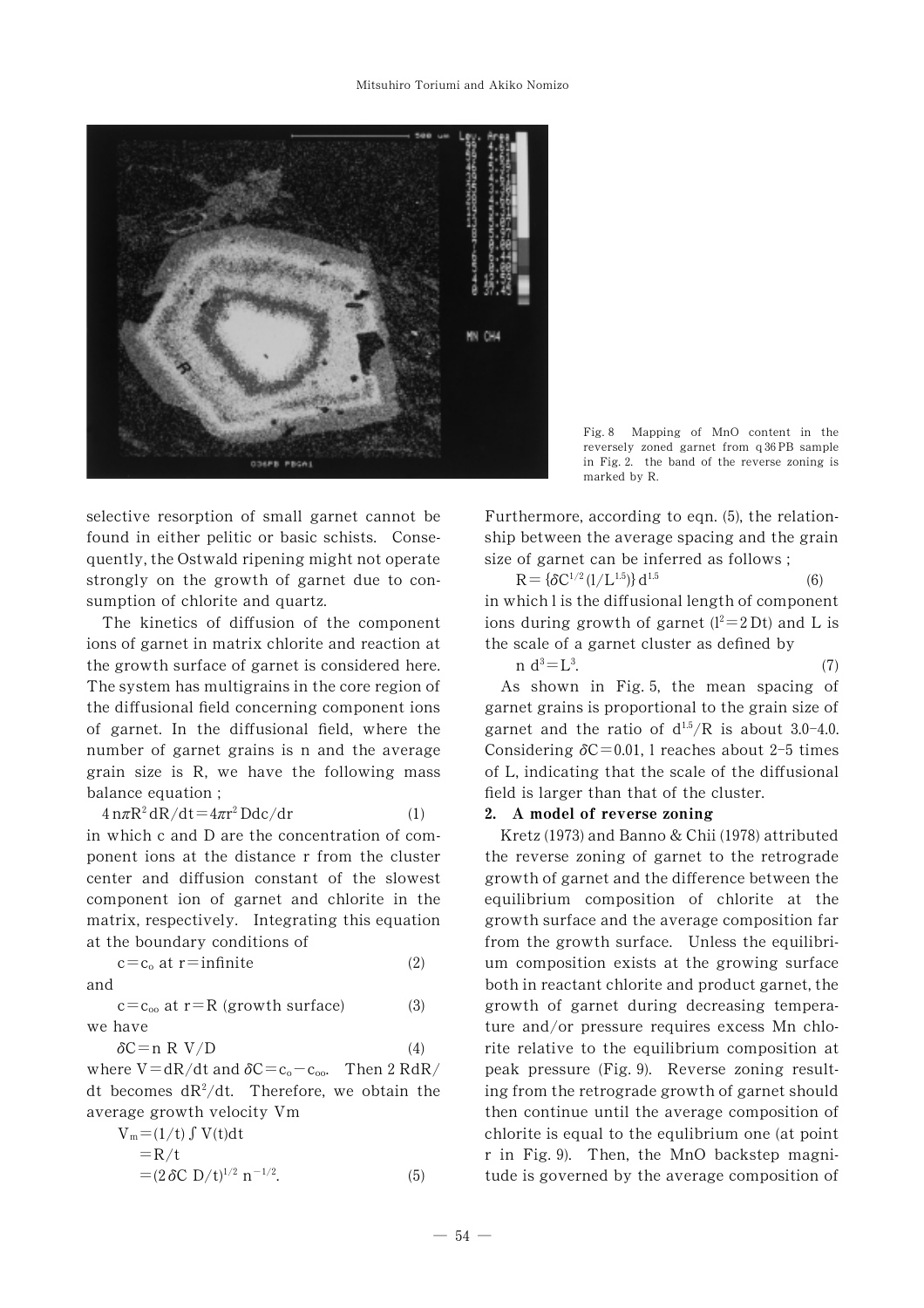

Fig. 3 Proposed growth model of reversely zoned garnet in the system garnet-chloritebiotite-muscovite-quartz- $H$  2 O at the high pressure conditions. The equilibrium compositions of garnet and chlorite at their interfaces are assumed, and thus the reverse zoning of garnet requires a decrease in pressure because continuous enrichment of MgO in garnet in reverse zoning indicates pressure increase at this stage. G ; garnet, c-p-r ; pathe of bulk chlorite composition in the case of fast growth velocity, c-q-s ; pathe in the case of slow growth velocity of garnet (see text).

matrix chlorite at the turning pressure to the retrograde metamorphism.

Consider a simple model in which average compositions of the matrix chlorite are represented by a simple average of chemical composition in the diffusional field and its exterior region. The diffusional length can be obtained by diffusion equation with moving boundary between chlorite and growing garnet in the spherical coordinates. Assuming the velocity of boundary migration due to garnet growth Vm, we have the following differential equation,

D  $d^2c/dr^2 + V_m dc/dr = 0$  $(8)$ In solving this equation, we have a specific solutions near the growth front as follows ;

$$
c(r) = \exp(-V_m r/D). \tag{9}
$$

Thus, the diffusional length L around a single garnet can be defined by

 $c(L)=c_{oo}e^{-1}$ .

Therefore, we obtain

$$
k = D/V_m \tag{10}
$$

The diffusional field has a volume surrounding a single garnet grain of

$$
\mathbf{v}_{\rm r} = 4/3\,\pi\mathbf{k}^3. \tag{11}
$$

On the other hand, the matrix volume surrounding a single grain of garnet represents

$$
v = N^{-1} \tag{12}
$$

in which N is the population density of the garnet grain (cm<sup>-3</sup>). Consequently, the average compositions, x, of diffusional field and its exterior region surrounding a garnet grain becomes

 $x = (C_1(v-v_r) + C_2v_r)/v$  (13) in which  $C_1$  is the initial MnO content in chlorite and  $C_2$  is the equilibrium MnO content in chlorite (see Fig. 3) at the beginning of the retrograde metamorphism.

The magnitude of the MnO backstep is considered to be proportional to the difference between the equilibrium and the average MnO contents of chlorite as illustrated in Fig. 3. Thus, we obtain

$$
C_{bs} = g(x-C_2)
$$
  
= g(C<sub>1</sub>-C<sub>2</sub>)(1-v<sub>r</sub>/v)  
= g  $\Delta C(1-4 \pi N Dt^3/3 R^3)$  (14)

in which  $\Delta C$  is the difference between  $C_1$  and  $C_2$ , g is a constant, and t is the time of growth, which is constant in a single hand specimen. The backstep compositions  $C_{bs}$  should be zero if the value in the blanket of the above equation is smaller than zero. Thus, we obtain

 $v_r/v \sim 1$  (15) **Then** 

n  

$$
D \sim V_{m} d,
$$
 (16)

Further, if we observe  $R_c$  at  $C_{bs}=0$  as shown in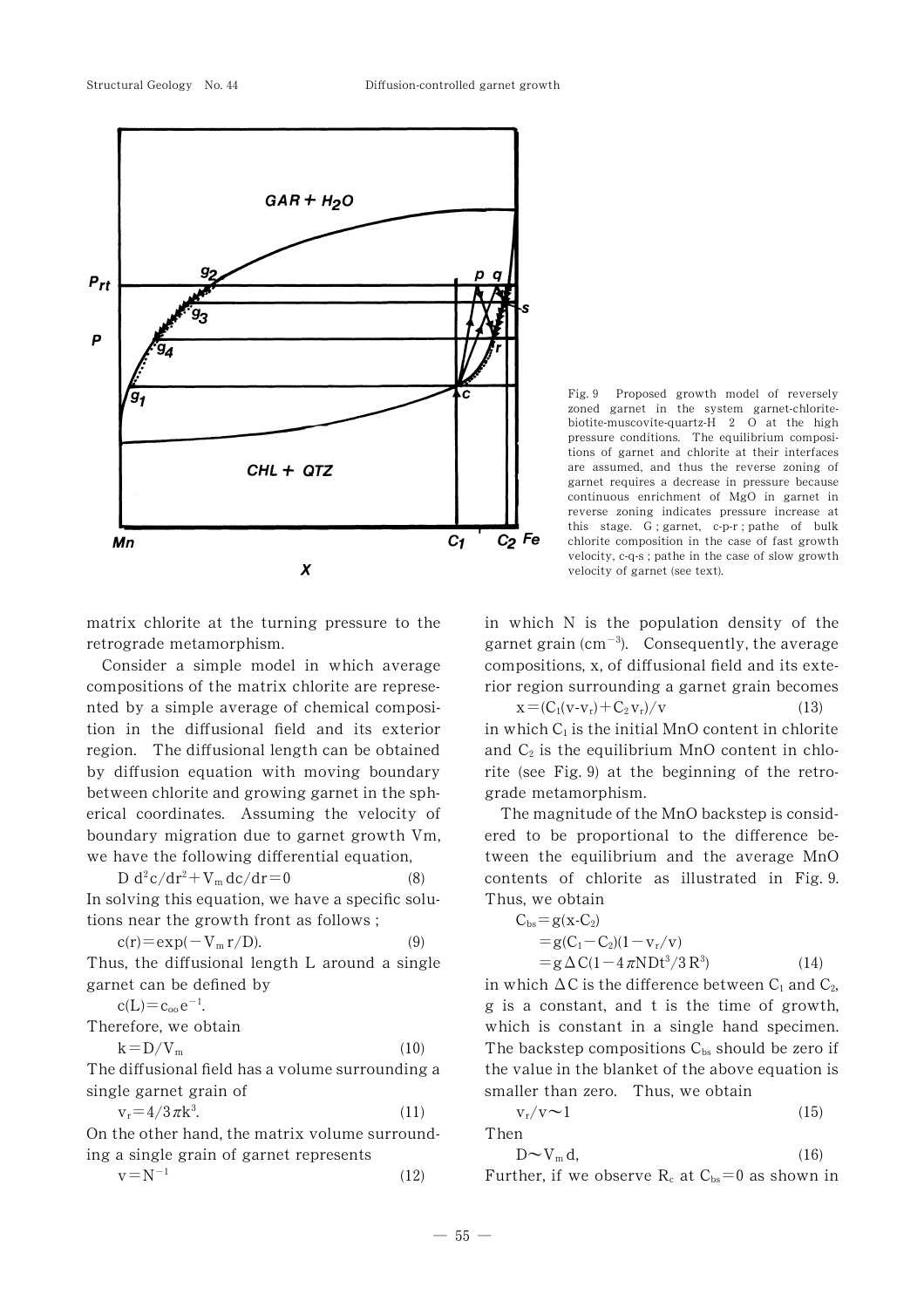Fig. 8, we obtain the growth time of garnet,  $t_g$  to be

 $t_g = R_c \ d/D$  (17)

where d is the mean spacing of garnet grains defined earlier. And, the average growth velocity of garnet becomes,

$$
V = R_c / t_g = D/d. \tag{18}
$$

These relations between grain size and backstep magnitude are shown in Fig. 8. The binary loops of the Mn-Fe garnet system are approximately box type because enthalpy change accompanied with this reaction is very large (Banno et al., 1986). Then,  $C_2$  is very small so that  $\Delta C$  is approximated to be C<sub>1</sub>. As shown in Fig. 3, the MnO backstep contents seem to converge to 1.3 wt % which will be g  $C_1$ . If g is about 10, then  $C_1$  becomes 0.1 wt % which is near the average MnO content in chlorite zone chlorite (Higashino et al.,  $1981$ ). From eqn. (17), using  $\text{Rc} = 0.01 \text{ cm}$ ,  $\text{d} = 1 \text{ cm}$  and  $\text{D} = 10^{-16} \text{ cm}^2/\text{sec}$ , we obtain  $t_g=10^{14}$  sec, suggesting that the model is reliable. Further, average growth velocity is about  $10^{-16}$  cm/sec.

### Conclusion

Grain sizes of garnet in higher grade pelitic and basic schists of the Sambagawa high pressure metamorphic belt vary from  $0.01$  to  $10 \text{ mm}$ within a single outcrop, and the CSD is similar to the LSW pattern. The local mean spacing of garnet grains increases with increasing local average of grain size, suggesting that grains in clusters create a competitive environment for the component ions of garnet from matrix chlorite around the cluster. Furthermore, large garnet grains display distinct reverse zoning of MnO, which is not apparent in small garnet grains. The ranges of MnO content in reversely zoned garnet increases asymptotically with increasing grain size.

The growth model presented here is based on the mass balance equation in the case of clustered grain growth of small garnet and the length scale is defined by the ratios of the diffusivity of component ions in matrix chlorite and the mean grain growth velocity of garnet. In addition, the model requires surface equilibrium at the interface between chlorite and garnet in the case of reverse zoning, and thus reverse zoning formed during decrease of pressure under isothermal conditions. The growth model presented here is consistent with the relationship between grain size and population densities of grains, and the relationship between the magnitude of reverse zoning of MnO and grain size.

### Acknowledgements

The authors thank Tadao Nishiyama and Aaron Stallard for critical reviews.

### Reference

- Banno, S. and Chii, S., 1978, A model to explain the Mn enrichment in the rim of zoned garnet. Geochem.  $J, 12, 253 - 257.$
- Banno, S. and Sakai, C., 1990, Geology and metamorphic evolution of the Sambagawa belt, Japan. In :  $(eds.)$  Daly, J.S., Cliff, R.A. & Yardley, B.W.D., Evolution of Metamorphic Belts, Geol. Soc. Special Pub., 43, 519-532.
- Banno, S., Sakai, C. and Higashino, T., 1986, Pressuretemperature trajectory of the Sambagawa metamorphism deduced from garnet zoning. Lithos,  $19$ ,  $51-63.$
- Carlson, W.D., 1989, The significance of intergranular diffusion to the mechanisms and kinetics of porphyroblast crystallization. Contrib. Mineral. Petrol., 103, 1-24.
- Cashman, K.V. and Ferry, J.M., 1988, Crystal size distribution (CSD) in rocks and the kinetics and dynamics of crystallization. III. Metamorphic crystallization. Contrib. Mineral. Petrol., 99, 401-415.
- Hara, I., Shiota, K., Hide, K., Okamoto, K., Takeda, K., Hayasaka, Y., and Sakurai, Y., 1990, Nappe structure of the Sambagawa belt. J. Metamorphic Geol., 8, 441-456.
- Higashino, T., 1990, The higher grade metamorphic zonation of the Sambagawa metamorphic belt in central Shikoku, Japan. J. Metamorphic Geol., 8, 413-424.
- Higashino, T., Sakai, C., Otsuki, M., Itaya, T., and Banno, S., 1981, Electron microprobe analyses of rock-forming minerals from the Sanbagawa metamorphic rocks, Shikoku, Part 1 Asemi river area. Sci. Rept. Kanazawa Univ., 26, 73-122.
- Hollister, L. S., 1966, Garnet zoning : An interpretation based on the Rayleigh fractionation model. Sci-